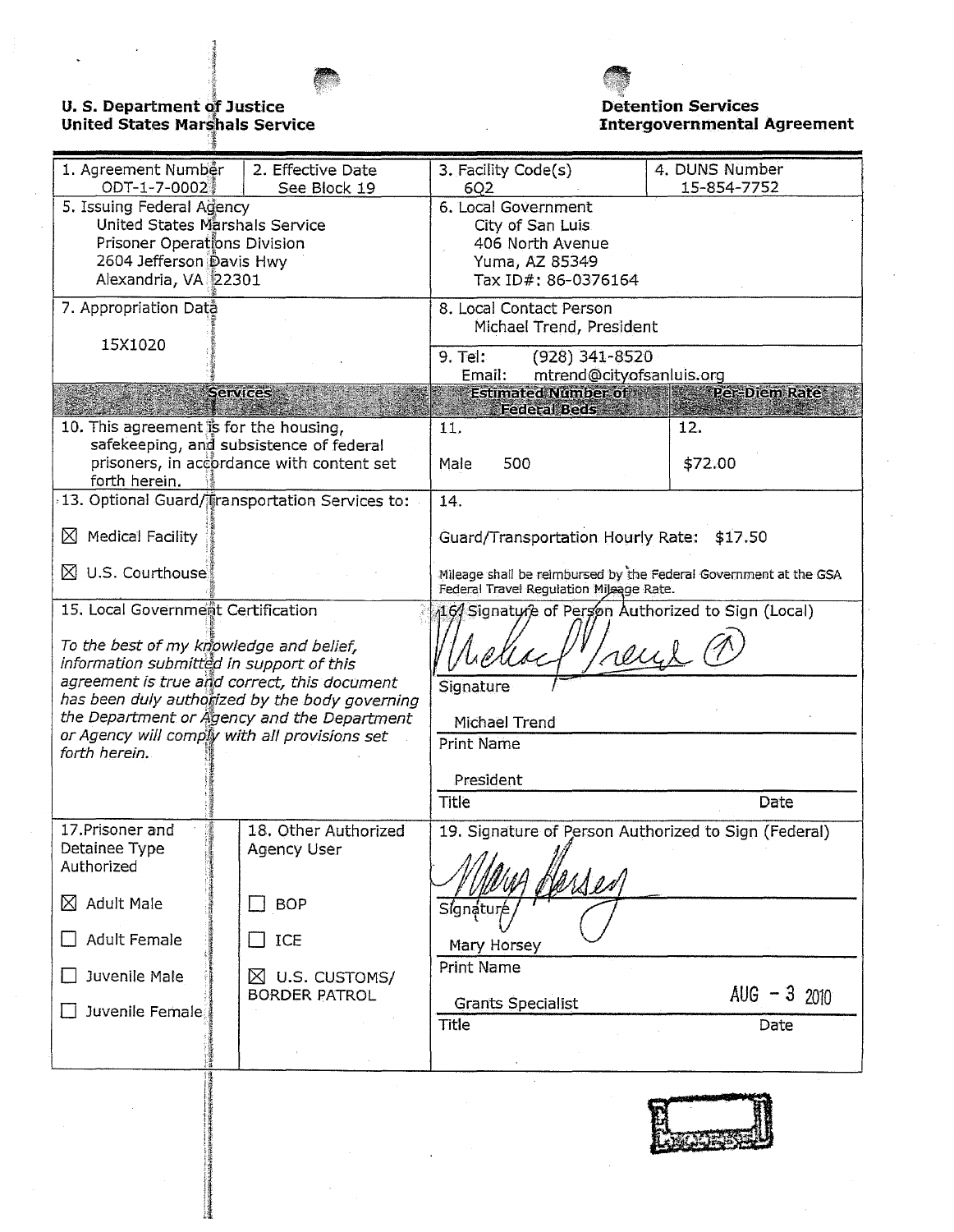$\overline{\phantom{a}}$ 

| Assignment and Outsourcing of Jail Operations4               |  |
|--------------------------------------------------------------|--|
|                                                              |  |
|                                                              |  |
| Optional Guard/Transportation Services to Medical Facility 6 |  |
| Optional Guard/Transportation Services to U.S. Courthouse  6 |  |
|                                                              |  |
|                                                              |  |
|                                                              |  |
|                                                              |  |
|                                                              |  |
|                                                              |  |
|                                                              |  |
|                                                              |  |
|                                                              |  |
| Prisoner Rape Elimination Act Reporting Information  11      |  |

 $\bar{z}$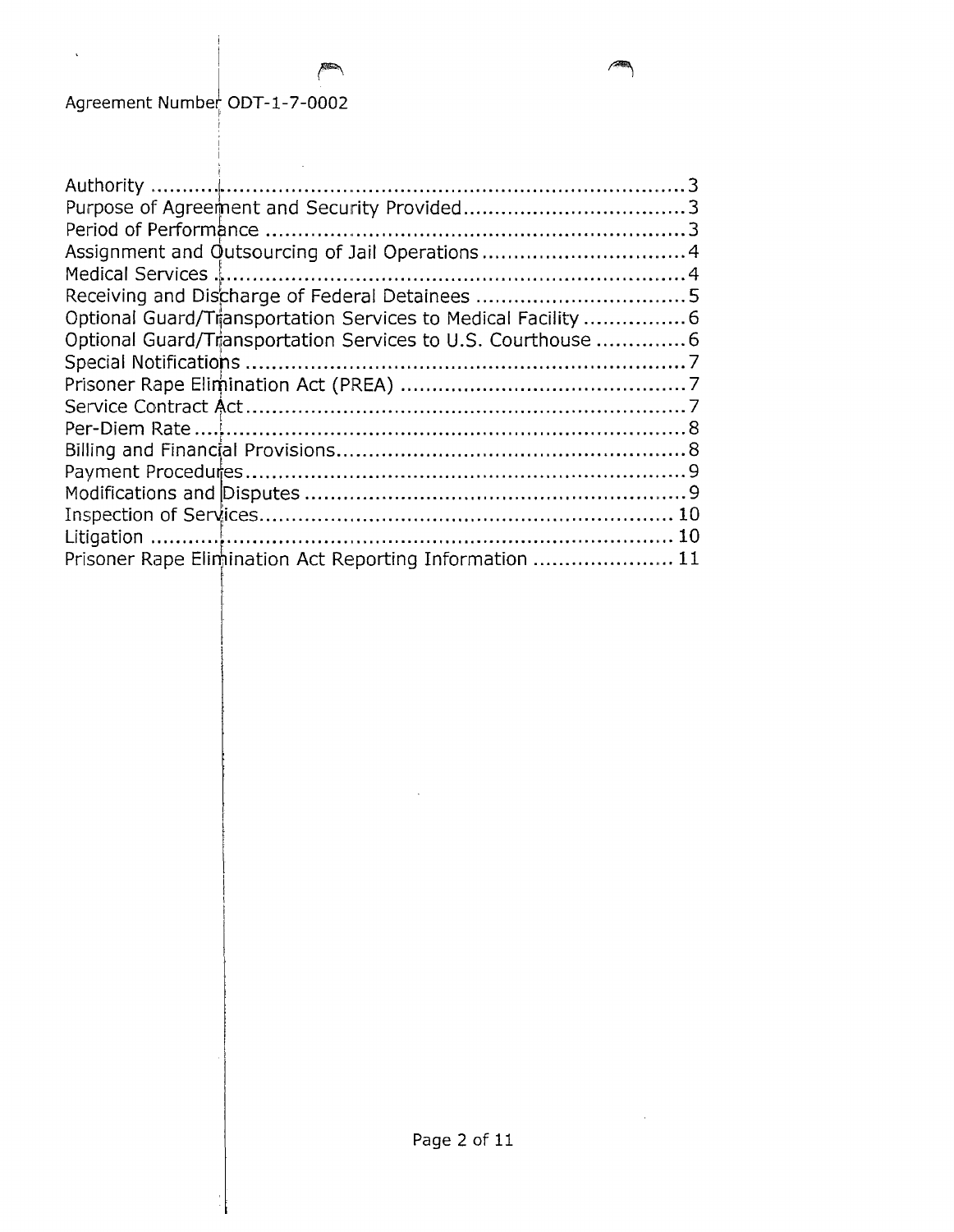# **Authority**

Pursuant to the authority of Section 119 of the Department of Justice Appropriations Acts of 2001 (Public Law 106-553), this Agreement is entered into between the United States Marshals Service (hereinafter referred to as the "Federal Government") and City of San Luis (hereinafter referred to as the "Local Government"), who hereby agree as follows:

# **Purpose of Agreement and Security Provided**

The Federal Government and the Local Government establish this Agreement that allows the United States Marshals Service (USMS) to house federal detainees with the Local Government at the San Luis Regional Detention and Support Center (hereinafter referred to as "the facility").

The population (hereinafter referred to as "federal detainees") will include individuals charged with federal offenses and detained while awaiting trial, individuals who have been sentenced and are awaiting designation and transport to a Bureau of Prisons (BOP) facility, and individuals who are awaiting a hearing on their immigration status or deportation.

The Local Government shall accept and provide for the secure custody, safekeeping, housing, subsistence and care of federal detainees in accordance with all state and local laws, standards, regulations, policies and court orders applicable to the operation of the facility. Detainees shall also be housed in a manner that is consistent with federal law and the Federal Performance-Based Detention Standards.

The USMS ensures the secure custody, care, and safekeeping of USMS detainees. Accordingly, all housing or work assignments, and recreation or other activities for USMS detainees are permitted only within secure areas of the building or within the secure external recreational/exercise areas.

At all times, the Federal Government shall have access to the facility and to the federal detainees housed there, and to all records pertaining to this Agreement, including financial records, for a period going back three (3) years from the date of request by the Federal Government.

# **Period of Performance**

This Agreement is effective upon the date of signature of both parties, and remains in effect unless terminated by either party with written notice. The Local Government shall provide no less than one-hundred twenty (120) calendar days notice of their intent to terminate. Where the Local Government has received a Cooperative Agreement Program (CAP) award, the termination provisions of the CAP prevail.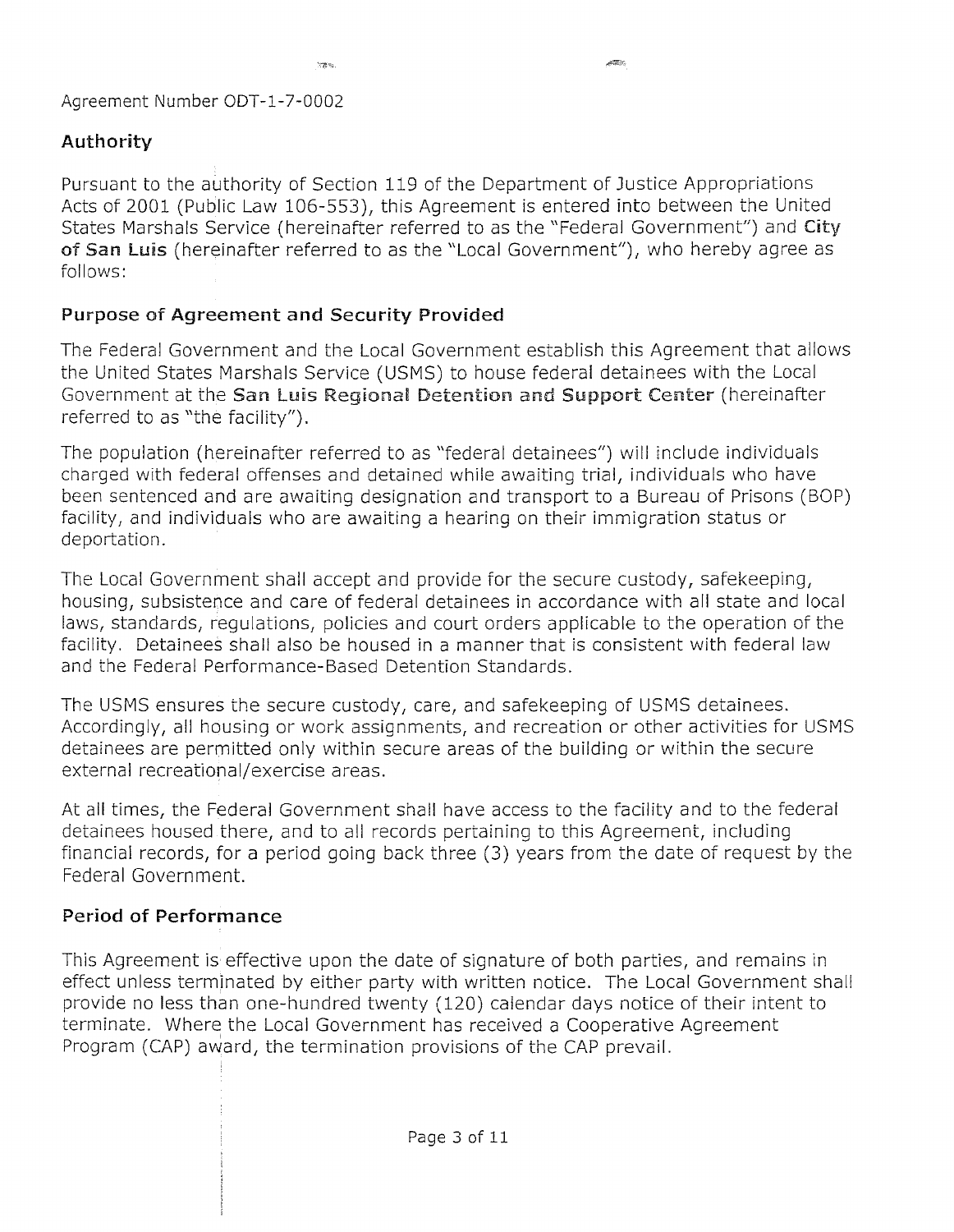# **Assignment and Outsourcing of Jail Operations**

Overall management and operation of the facility housing federal detainees may not be contracted out without the prior express written consent of the Federal Government.

# **Medical Services**

 $\bar{z}$ 

The Local Government shall provide federal detainees with the full range of medical care **inside** the detention facility. The level of care inside the facility should be the same as that provided to state and local detainees. The Local Government is financially responsible for all medical care provided *inside* the facility to federal detainees. This includes the cost of all medical, dental, and mental health care as well as the cost of medical supplies, over the counter prescriptions and, any prescription medications routinely stocked by the facility which are provided to federal detainees. The cost of all of the above-referenced medical care is covered by the federal per diem rate. However, if dialysis is provided within the facility, the Federal Government will pay for the cost of that service.

The Federal Government is financially responsible for all medical care provided **outside'**  the facility to federal detainees. The Federal Government must be billed directly by the medical care provider **not** the Local Government. In order to ensure that Medicare rates are properly applied, medical claims for federal detainees must be on Centers for Medicare and Medicaid (CMS) Forms in order to be re-priced at Medicare rates in accordance with Title 18, USC Section 4006. The Local Government is required to immediately forward all medical claims for federal detainees to the Federal Government for processing.

All **outside** medical care provided to federal detainees must be pre-approved by the Federal Government. In the event of an emergency, the Local Government shall proceed immediately with necessary medical treatment. In such an event, the Local Government shall notify the Federal Government immediately regarding the nature of the federal detainees illness or injury as well as the types of treatment provided.

Medical care for federal detainees shall be provided by the Local Government in accordance with the provisions of USMS, Publication 100-Prisoner Health Care Standards (www.usmarshals.gov/prisoner/standards.htm) and in compliance with USMS Inspection Guidelines, Form USM-218 Detention Facility Investigative Report. The Local Government is responsible for all associated medical record keeping.

The facility shall have in place an adequate infectious disease control program which includes testing of all federal detainees for Tuberculosis (TB) as soon as possible after intake (not to exceed 14 days). When Purified Protein Derivative (PPD) skin tests are used, they shall be read between 48 and 72 hours after placement.

TB testing shall be accomplished in accordance with the latest Centers for Disease Control (CDC) Guidelines and the result promptly documented **in** the federal detainees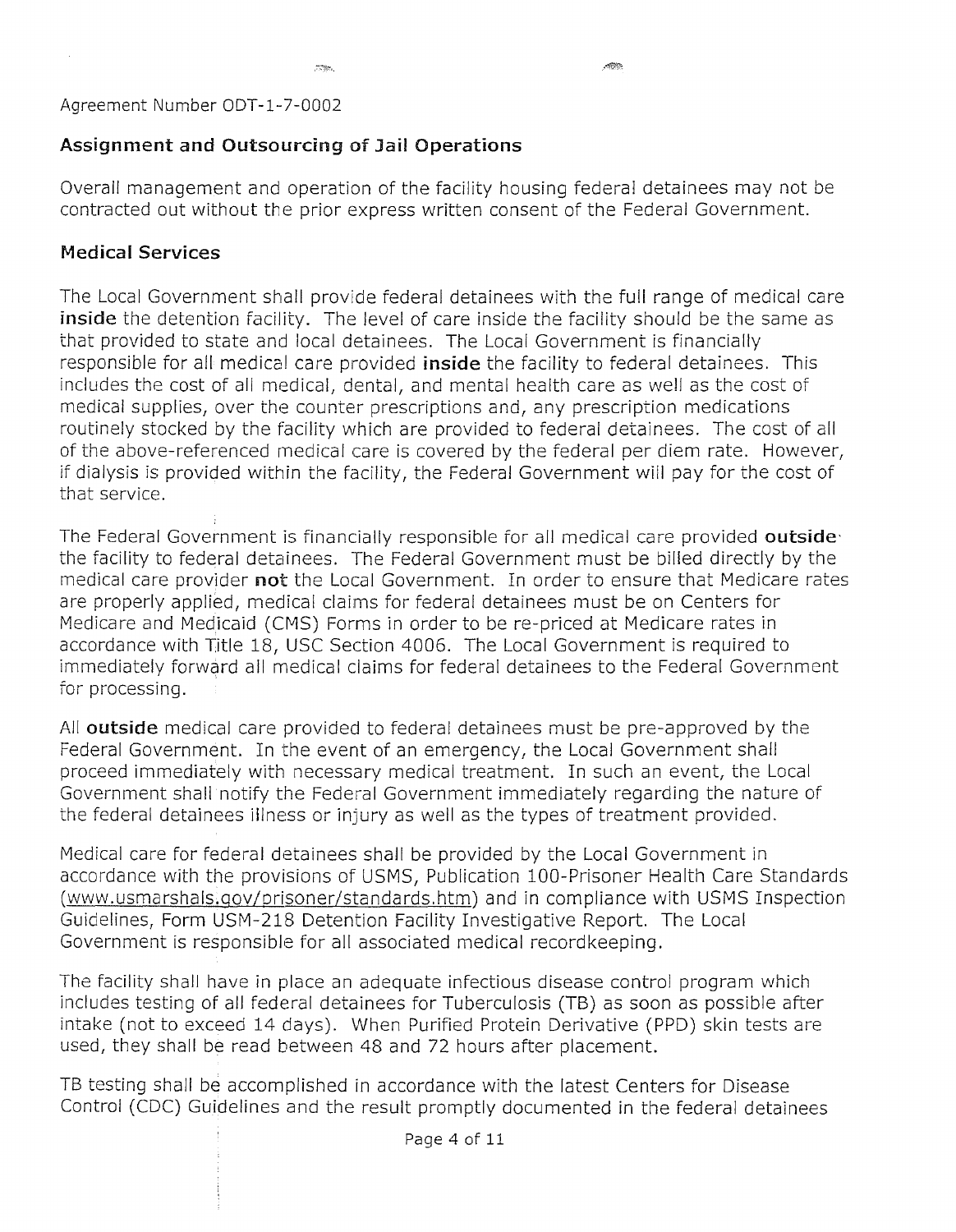medical record. Special requests for expedited TB testing and clearance (to include time-sensitive mqves) will be accomplished through advance coordination by the Federal Government and Local Government.

1999 - 1999 - 1999 - 1999 - 1999 - 1999 - 1999 - 1999 - 1999 - 1999 - 1999 - 1999 - 1999 - 1999 - 1999 - 1999<br>1990 - 1990 - 1990 - 1990 - 1990 - 1990 - 1990 - 1990 - 1990 - 1990 - 1990 - 1990 - 1990 - 1990 - 1990 - 1990<br>19

The Local Government shall immediately notify the Federal Government of any cases of suspected or active TB or any other highly communicable disease such as Severe Acute Respiratory Syndrome (SARS), Avian Flu, Methicillin-Resistant Staphylococcus Aureus (MRSA), Chicken Pox, etc., which might affect scheduled transports or productions so that protective measures can be taken by the Federal Government.

When a federal detainee is being transferred and/or released from the facility, they will be provided with seven (7) days of prescription medication which will be dispensed from the facility. When possible, generic medications should be prescribed. Medical records must travel with the federal detainee. If the records are maintained at a medical contractor's facility, it is the Local Government's responsibility to obtain them before a federal detainee is moved.

Federal detainees may be charged a medical co-payment by the Local Government in accordance with the provisions of Title 18, USC Section 4013(d). The Federal Government is not responsible for medical co-payments and cannot be billed for these costs even for indigent federal prisoners.

## **Receiving and Discharge of Federal Detainees**

The Local Government agrees to accept federal detainees only upon presentation by a law enforcement officer of the Federal Government with proper agency credentials.

The Local Government shall not relocate a federal detainee from one facility under its control to another facility not described in this Agreement without permission of the Federal Government. I

The Local Government agrees to release federal detainees only to law enforcement officers of the Federal Government agency initially committing the federal detainee (i.e., Drug Enforcement Administration, Immigration and Customs Enforcement, etc.) or to a Deputy United States Marshal (DUSM). Those federal detainees who are remanded to custody by a DUSM may only be released to a DUSM or an agent specified by the DUSM of the Judicial District.

USMS federal detainees sought for a state or local court proceeding must be acquired through a Writ of Habeas Corpus or the Interstate Agreement on Detainers and then only with the condurrence of the district United States Marshal (USM).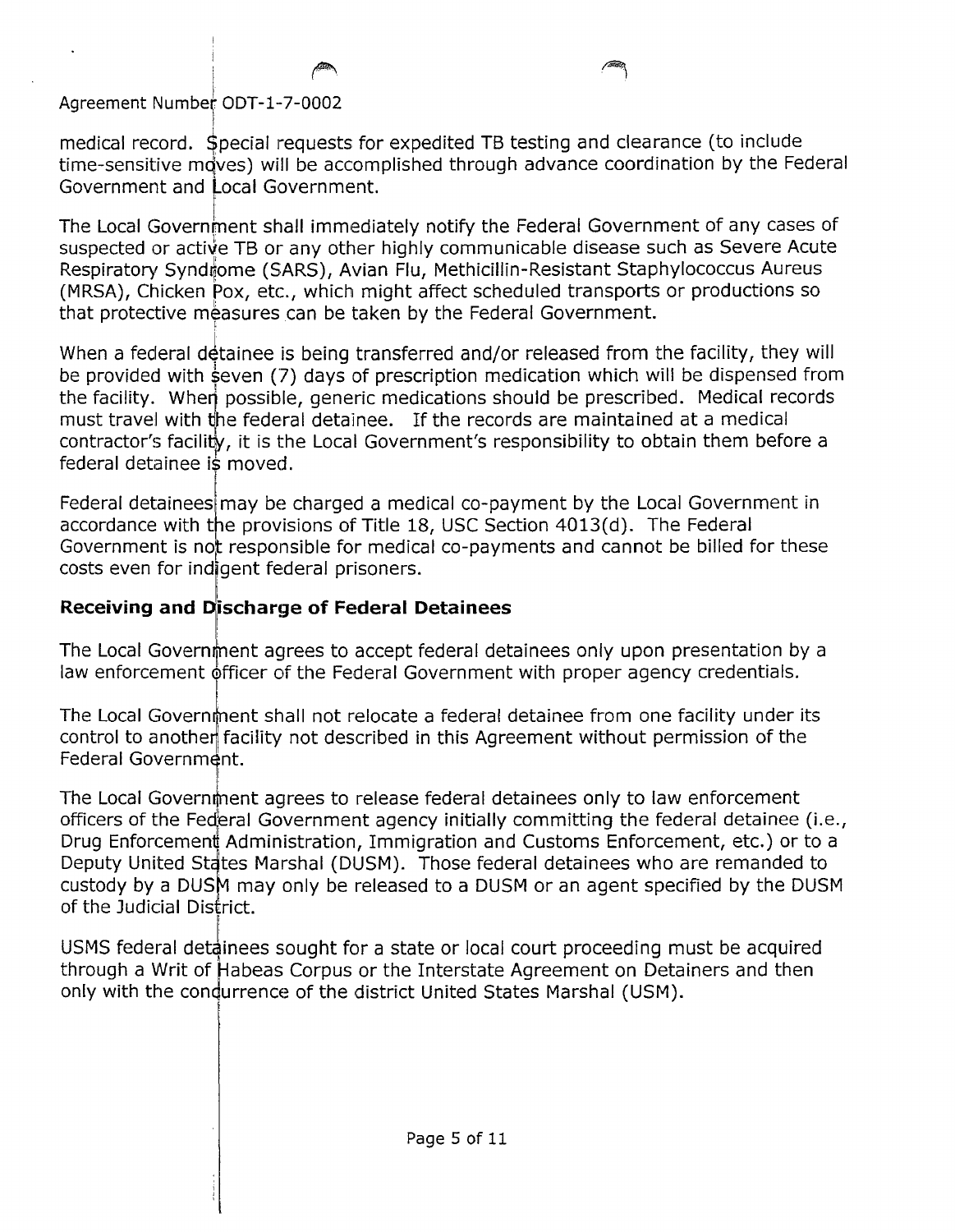#### i **Optional Guard/Transportation Services to Medical Facility**

If Medical Facility in block 13 on page one  $(1)$  of this Agreement is checked, the Local Government agrees, subject to the availability of its personnel, to provide transportation and escort quard services for federal detainees housed at their facility to and from a medical facility for outpatient care, and transportation and stationary quard services for federal detainees admitted to a medical facility.

These services should be performed by: or correctional offjicer personnel. If the Local Government is unable to meet this requirement, the Local Government may seek a waiver of this requirement from the local USM. qualified law enforcement  $(b)(7)(E)$ 

The Local Government agrees to augment this security escort if requested by the USM to enhance specific requirement for security, prisoner monitoring, visitation, and  $control$  contraband control.

If an hourly rate for these services has been agreed upon to reimburse the Local Government, it will be stipulated on page one (1) of this Agreement. Mileage shall be reimbursed in acdordance with the current GSA mileage rate.

# **Optional** GjuardATranS~)ortatlon **Services to U.S. Courthouse**

If U.S. Courthouse in block 13 on page one (1) of this Agreement is checked, the Local Government agrees, subject to the availability of its personnel, to provide transportation and escort quard services for federal detainees housed at its facility to and from the U.S. Courthouse.  $(b)(7)(E)$ 

ŗ. These services should be performed by under the unit of the qualified law enforcement  $\ell$ or correctional officer personnel. If the Local Government is unable to meet this requirement, the Local Government may seek a waiver of this requirement from the local U.S. Marshal.

The Local Government agrees to augment this security escort if requested by the USM to enhance specific requirements for security, detainee monitoring, and contraband control.

Upon arrival at the courthouse, the Local Government's transportation and escort quards will turn federal detainees over to a DUSM only upon presentation by the deputy of proper law enforcement credentials.

The Local Government will not transport federal detainees to any U.S. Courthouse without a specific request from the USM who will provide the detainees name, the U.S. Courthouse, and the date the detainee is to be transported.

Each detainee will be restrained in handcuffs, waist chains, and leg irons during transportation.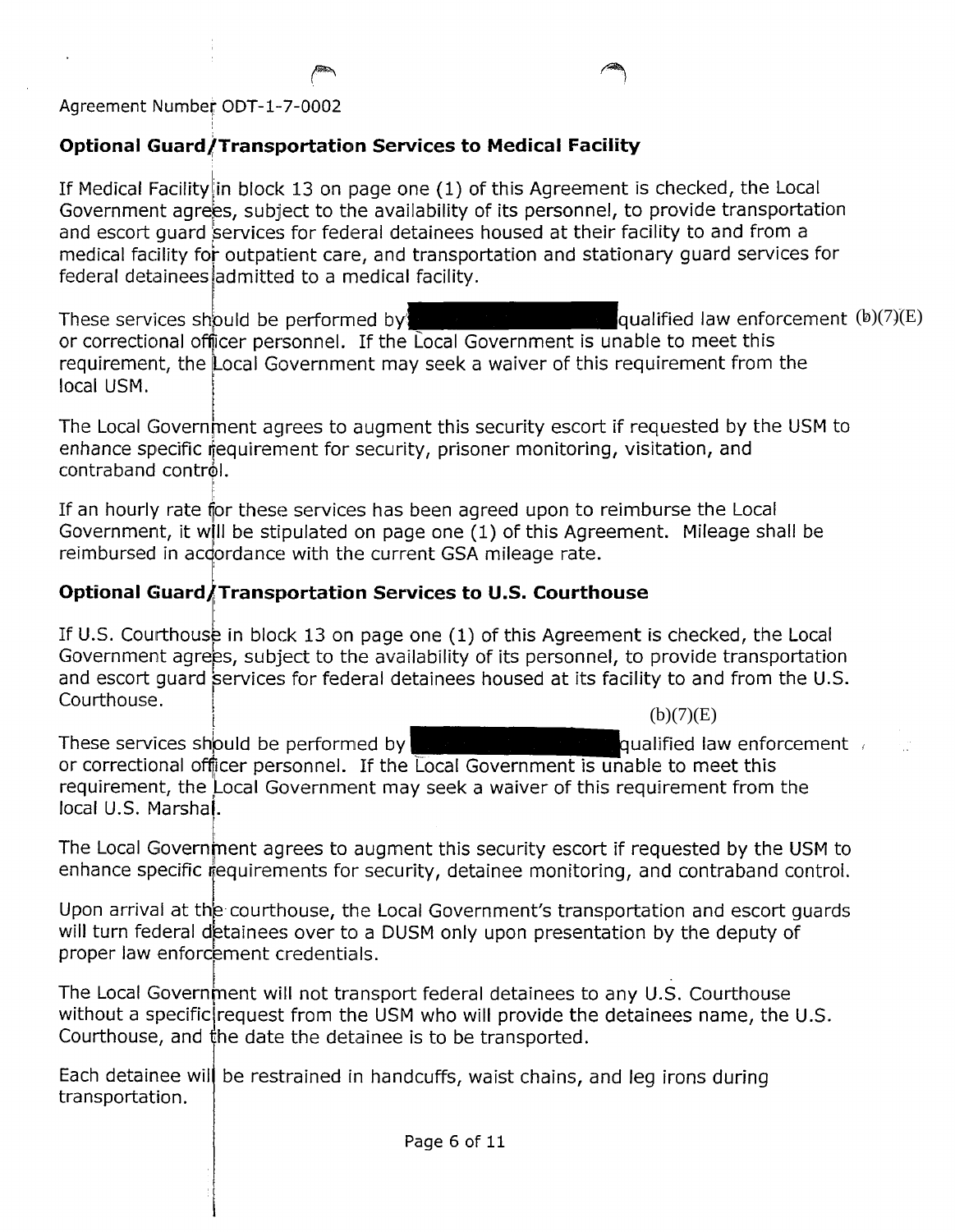$\sim 200$ 

If an hourly rate for these services has been agreed upon to reimburse the Local Government, it will be stipulated on page one (1) of this Agreement. Mileage shall be reimbursed in accordance with the current GSA mileage rate.

### **Special Notifications**

The Local Covernment shall notify the Federal Government of any activity by a federal detainee which would likely result in litigation or alleged criminal activity.

The Local Government shall immediately notify the Federal Government of an escape of a federal detainee. The Local Government shall use all reasonable means to apprehend the escaped federal detainee and all reasonable costs in connection therewith shall be borne by the Local Government. The Federal Government shall have primary responsibility and authority to direct the pursuit and capture of such escaped federal detainees. Additionally, the Local Government shall notify the Federal Government as soon as possible when a federal detainee is involved in an attempted escape or conspiracy to escape from the facility.

In the event of the death or assault of a federal detainee, the Local Government shall immediately notify the Federal Government.

# **Prisoner Rape Elimination Act (PREA)**

The facility is requested to post the Prisoner Rape Elimination Act brochure/bulletin in each housing unit of the facility. All detainees have a right to be safe and free from sexual harassment and sexual assaults. (See Attached)

# **Service Contract Act**

This Agreement incorporates the following clause by reference, with the same force and effect as if it was given in full text. Upon request, the full text will be made available. The full text of this provision may be accessed electronically at this address: www.arnet.qov.

Federal Acquisition Regulation Clause(s):

52.222-41 Service Contract Act of 1965, as Amended (July 2005)

52.222-42 Statement of Equivalent Rates for Federal Hires (May 1989)

52.222-43 Fair Labor Standards Act and the Service Contract Act - Price Adjustment (Multiyear and Option Contracts) (May 1989)

The current Local! Government wage rates shall be the prevailing wages unless notified by the Federal Government.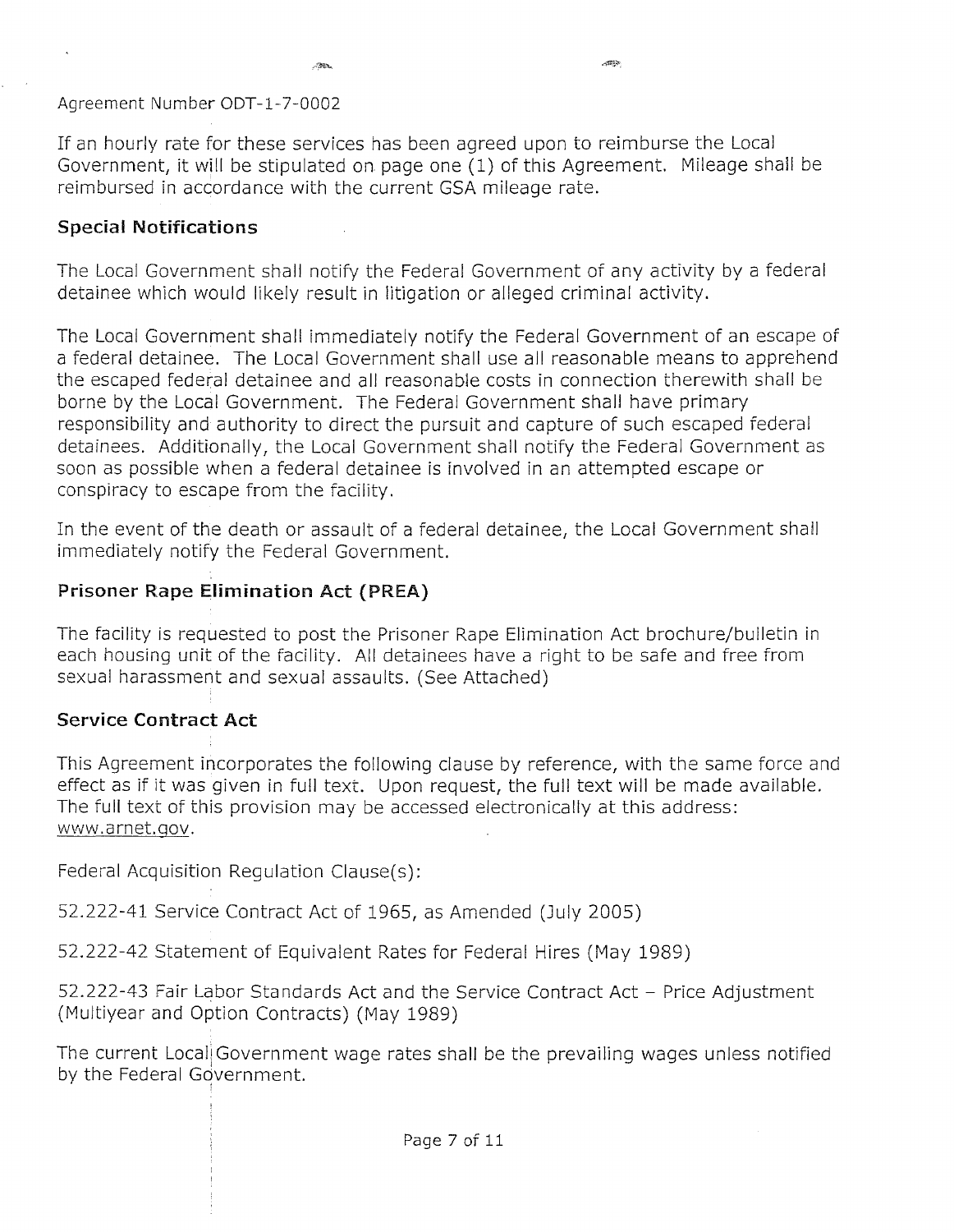### Per-Diem Rate

The Federal Government will use various price analysis techniques and procedures to ensure the per-diem rate established by this Agreement is considered a fair and reasonable price. Examples of such techniques include, but are not limited to, the following:

وتكمر

- 1. Comparison of the requested per-diem rate with the independent government estimate for detention services, otherwise known as the Core Rate;
- 2. Comparison with per-diem rates at other state or local facilities of similar size and economic conditions;
- 3. Comparison of previously proposed prices and previous Federal Government and commercial contract prices with current proposed prices for the same or similar items;
- 4. Evaluation of the provided jail operating expense information;

The firm-fixed per-diem rate for services is \$72.00, and shall not be subject to adjustment on the basis of City of San Luis actual cost experience in providing the service. The per-diem rate shall be fixed for a period from the effective date of the Agreement forward for thirty-six (36) months. The per-diem rate covers the support of one (1) federal detainee per "federal detainee day", which shall include the day of arrival, but not the day of departure.

After thirty-six (36) months, if a rate adjustment is desired, the Local Government shall submit a request through the Electronic Intergovernmental Agreements area of the Detention Services Network (DSNetwork). All information pertaining to the jail on the DSNetwork will be required before a new per-diem rate can be considered.

### Billing and Financial Provisions

The Local Government shall prepare and submit for certification and payment, original and separate invoices each month to each Federal Government component responsible for federal detainees housed at the facility.

Addresses for the components are:

United States Marshals Service District of Arizona Sandra Day O'Connor U.S. Courthouse, Suite 270 401 W. Washington Street, SPC 64 Phoenix, AZ 85003 (602) 382-8746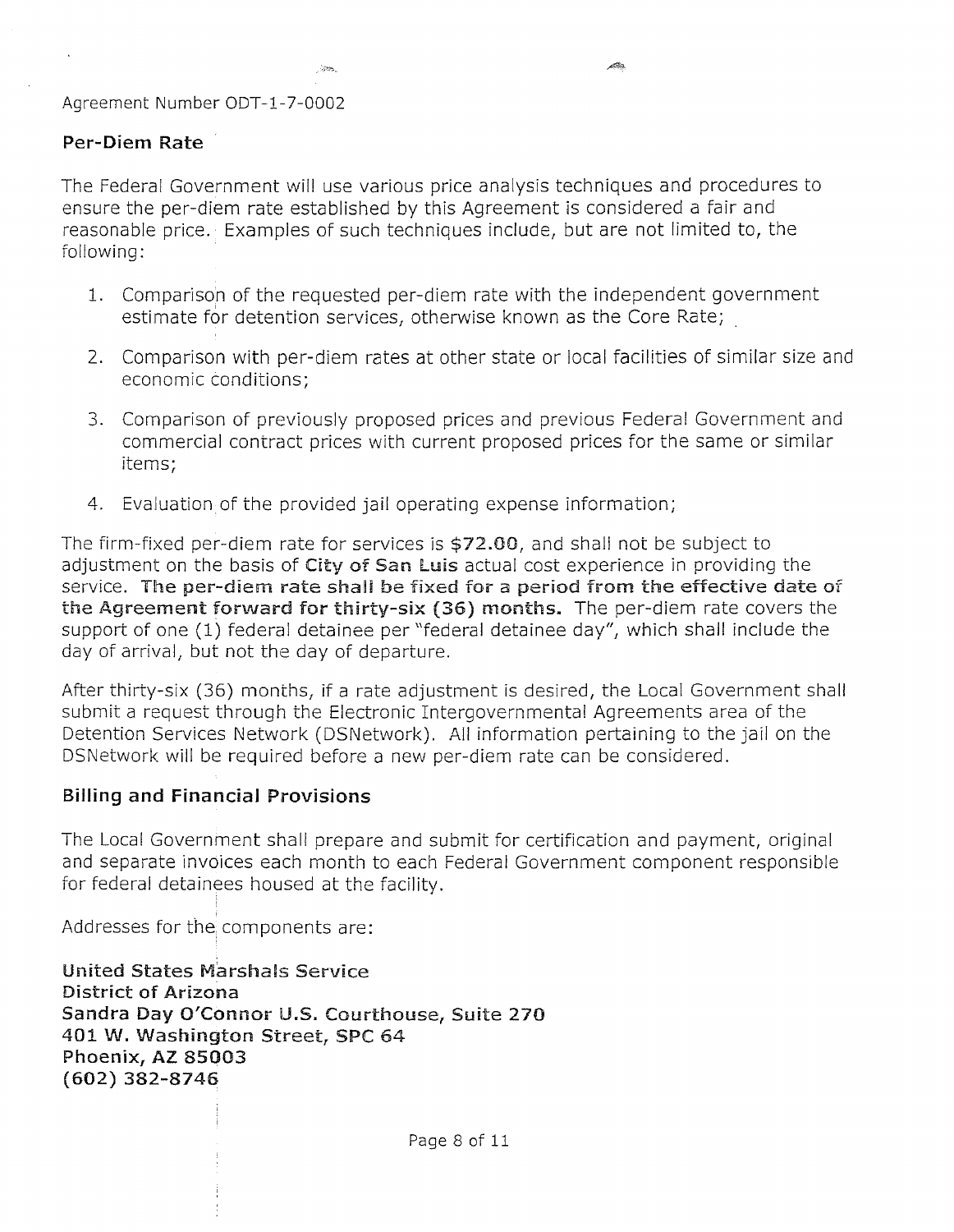u.s. Customs and Border Protection/U.S. Border Patrol Community Corrections Office Nationai Finance Center P.O. Box 68908· Indianapolis, IN 46268 (317) 298-1200

United States Marshals Service Southern District of California U.S. Courthouse 940 Front Street, Room 8-150 San Diego, CA 92101 (619) 557-6620

To constitute a proper monthly invoice, the name and address of the facility, the name of each federal detainee, their specific dates of confinement, the total days to be paid, the appropriate per-diem rate as approved in the Agreement, and the total amount billed (total days multiplied by the per-diem rate per day) shall be listed, along with the name, title, complete address and telephone number of the Local Government official responsible for invoice preparation.

alisi s

Nothing contained herein shall be construed to obligate the Federal Government to any expenditure or obligation of funds in excess of, or in advance of, appropriations in accordance with the Anti-Deficiency Act, 31 U.S.c. 1341.

### Payment Procedures

The Federal Government will make payments to the Local Government on a monthly basis, promptly after receipt of an appropriate invoice. The Local Government shall provide a remittance address below:

City of San luis 406 North Avenue Yuma, AZ 85349

### Modifications and Disputes

Either party may initiate a request for modification to this Agreement in writing. All modifications negotiated will be effective only upon written approval of both parties.

Disputes, questions, or concerns pertaining to this Agreement will be resolved between appropriate officials of each party. Both parties agree they will use their best efforts to resolve the dispute in an informal fashion through consultation and communication, or other forms of non-binding alternative dispute resolution mutually acceptable to the parties.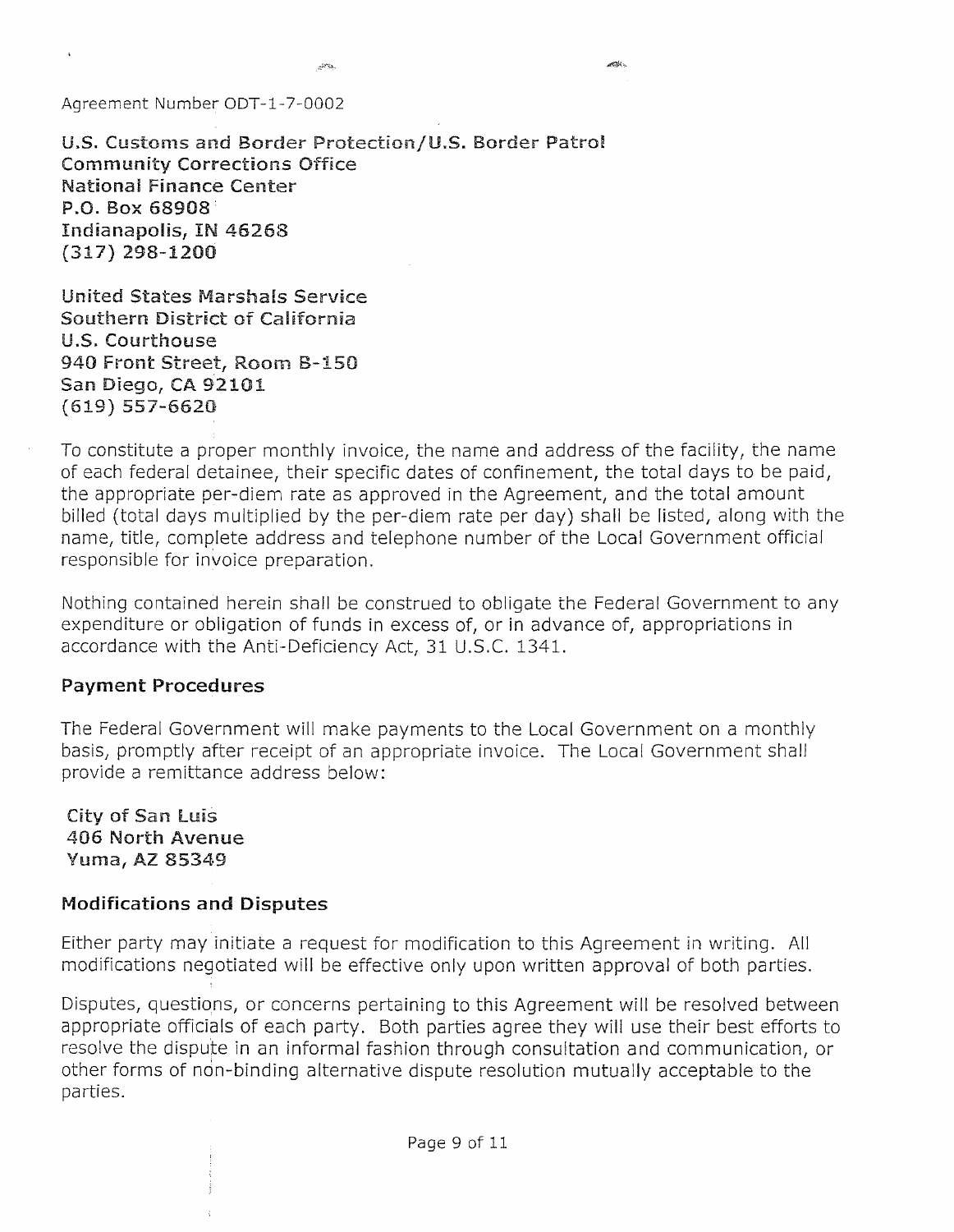# **Inspection of Services**

The Local Government agrees to allow periodic inspections of the facility by Federal Government inspectors. Findings of the inspection will be shared with the facility administrator to promote improvements to facility operations, conditions of confinement, and levels of services.

# **Litigation**

I The Federal Government shall be notified, in writing, of all litigation pertaining to this Agreement and be provided copies of any pleadings filed or said litigation within five (5) working days of the filing.

The Local Government shall cooperate with the Federal Government legal staff and/or the United States Attorney regarding any requests pertaining to Federal Government or Local Government litigation.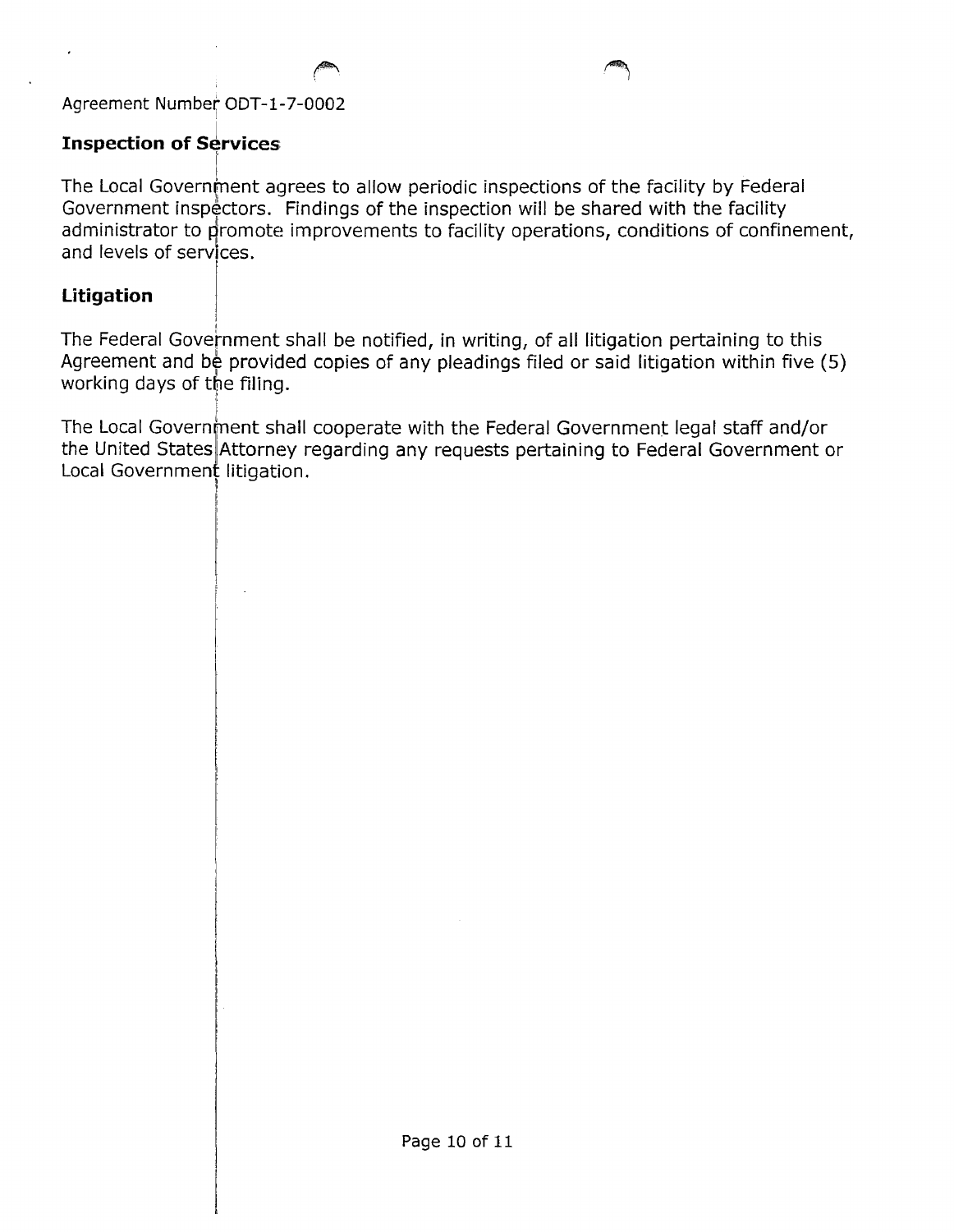### **Prisoner Rape Elimination Act Reporting Information**

#### SEXUAL ASSAULT AWARENESS

This document is requested to be posted in each Housing Unit Bulletin Board at all Contract Detention Facilities. This document may be used and adapted by Intergovernmental Service Agreement Providers.

While detained by the Department of Justice, United States Marshals Service, you have a right to be safe and free from sexual harassment and sexual assaults.

### Definitions

#### A. Detainee-on-Detainee Sexual Abuse/Assault

One or more detainees engaging in or attempting to engage in a sexual act with another detainee or the use of threats, intimidation, inappropriate touching or other actions and/or communications by one or more detainees aimed at coercing and/or pressuring another detainee to engage in a sexual act.

#### B. Staff-on-Detainee Sexual Abuse/Assault

Staff member engaging in, or attempting to engage in a sexual act with any detainee or the intentional touching of a detaince's genitalia, anus, groin, breast, inner thigh, or buttocks with the intent to abuse, humiliate, harass, degrade, arouse, or gratify the sexual desires of any person. Sexual abuse/assault of detainees by staff or other detainees is an inappropriate use of power and is prohibited by DOJ policy and the law.

#### C. Staff Sexual Misconduct is:

Sexual behavior between a staff member and detaince which can include, but is not limited to indecent, profane or abusive language or gestures and inappropriate visual surveillance of detainees.

#### Prohibited Acts

A detainee, who engages in inappropriate sexual behavior with or directs it at others, can be charged with the following Prohibited Acts under the Detainee Disciplinary Policy.

- Using Abusive or Obscene Language
- **Sexual Assault**
- Making a Sexual Proposal
- Indecent Exposure
- Engaging in Sex Act

#### Detention as a Safe Environment

While you are detained, no one has the right to pressure you to engage in sexual acts or engage in unwanted sexual behavior regardless of your age, size, race, or ethnicity. Regardless of your sexual orientation, you have the right to be safe from unwanted sexual advances and acts.

#### Confidentiality

Information concerning the identity of a detainee victim reporting a sexual assault, and the facts of the report itself, shall be limited to those who have the need to know in order to make decisions concerning the detainee-victim's welfare and for law enforcement investigative purposes.

#### Report All Assaults!

If you become a victim of a sexual assault, you should report it immediately to any staff person. you trust, to include housing officers, chaplains, medical staff, supervisors or Deputy U.S. Marshals. Staff members keep the reported information confidential and only discuss it with the appropriate officials on a need to know basis. If you are not comfortable reporting the assault to staff, you have other options:

- Write a letter reporting the sexual misconduct  $\bullet$ to the person in charge or the United States Marshal. To ensure confidentiality, use special (Legal) mail procedures.
- File an Emergency Detainee Grievance If o. you decide your complaint is too sensitive to file with the Officer in Charge, you can file your Grievance directly with the Field Office Director. You can get the forms from your housing unit officer, or a facility supervisor.
- Write to the Office of Inspector General (OIG), which investigates allegations of staff misconduct. The address is: Office of Inspector General, U.S. Department of Justice, 950 Pennsylvania Ave. Room 4706, Washington, DC. 20530
- Call, at no expense to you, the Office of Inspector General (OIG). The phone number is 1-800-869-4499.

Individuals who sexually abuse or assault detainees can only be disciplined or prosecuted if the abuse is reported.

A publication of the Office of the Federal Detention Trustee Washington, DC

QuekTing<sup>ra</sup> and a decompressor<br>are needed to see this proture

Published February 2008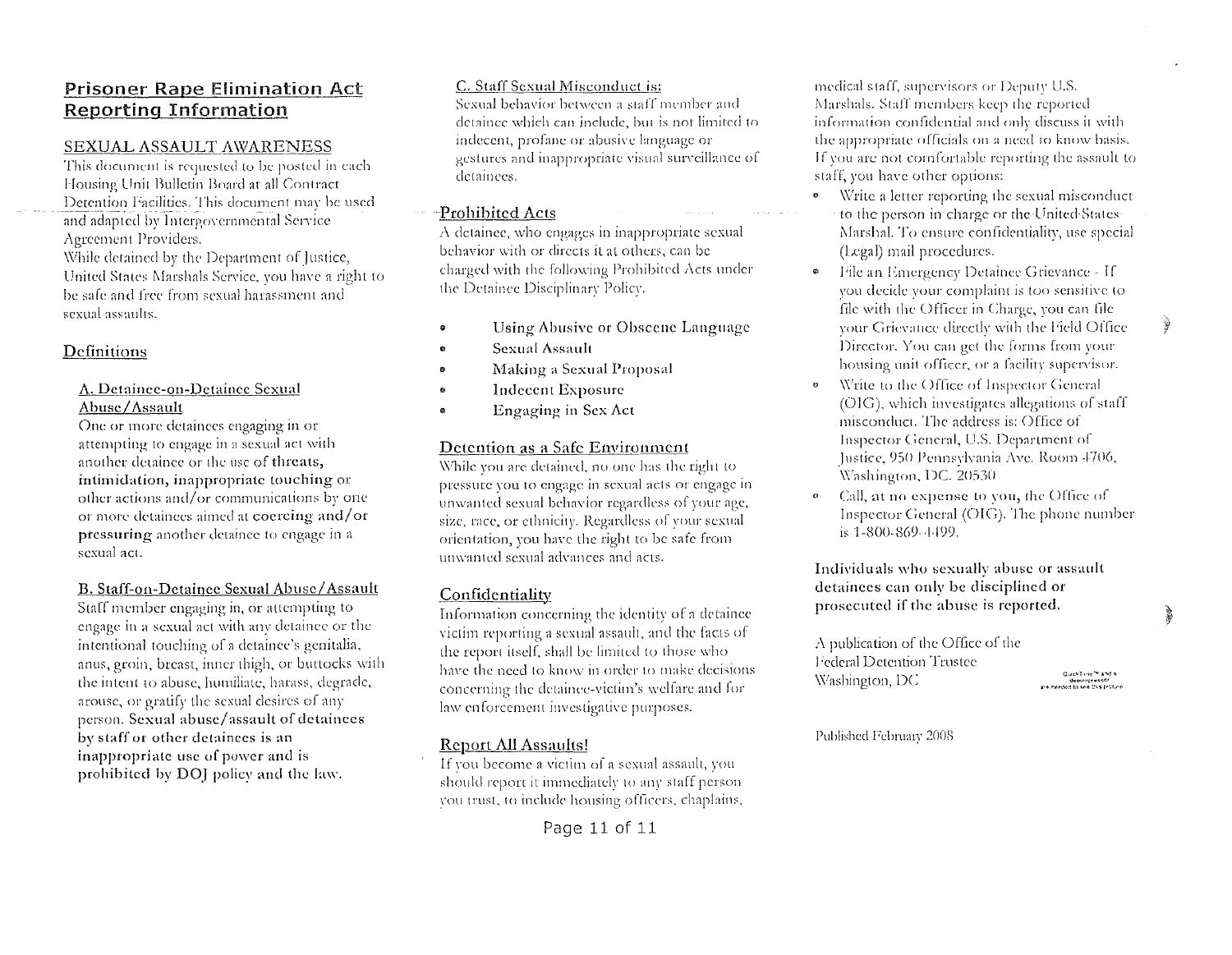#### U. S. Department of Justice United States Marshals Service

Modification of Intergovernmental Agreement

| 1. Agreement No.<br>ODT-1-7-0002                                                                                                                                                                                                                                                                                                                                                                                                                                                                     | 2. Effective Date                                                                                                                                                                                                                                                                                                                                                                                       |                  | 3. Facility Code(s)                                                           |                                               | 4. Modification No.                                                                                  |  | 5. DUNS No.<br>15-854-7752 |  |
|------------------------------------------------------------------------------------------------------------------------------------------------------------------------------------------------------------------------------------------------------------------------------------------------------------------------------------------------------------------------------------------------------------------------------------------------------------------------------------------------------|---------------------------------------------------------------------------------------------------------------------------------------------------------------------------------------------------------------------------------------------------------------------------------------------------------------------------------------------------------------------------------------------------------|------------------|-------------------------------------------------------------------------------|-----------------------------------------------|------------------------------------------------------------------------------------------------------|--|----------------------------|--|
|                                                                                                                                                                                                                                                                                                                                                                                                                                                                                                      | See Block 13B.                                                                                                                                                                                                                                                                                                                                                                                          |                  | Three $(3)$<br>6Q2                                                            |                                               |                                                                                                      |  |                            |  |
| 6. Issuing Federal Agency<br>United States Marshals Service<br>Prisoner Operations Division<br>Office of Interagency Agreements<br>Washington, DC 20530-1000                                                                                                                                                                                                                                                                                                                                         |                                                                                                                                                                                                                                                                                                                                                                                                         |                  | 7. Local Government<br>City of San Luis<br>406 North Avenue<br>Yuma, AZ 85349 |                                               |                                                                                                      |  |                            |  |
| 8. Appropriation Data<br>9. Per-Diem Rate<br>15X1020<br>\$N/A                                                                                                                                                                                                                                                                                                                                                                                                                                        |                                                                                                                                                                                                                                                                                                                                                                                                         |                  |                                                                               | 10. Guard/Transportation Hourly Rate<br>\$N/A |                                                                                                      |  |                            |  |
| EXCEPT AS SPECIFICALLY PROVIDED ON PAGE 1 OF THIS MODIFICATION, ALL TERMS AND CONDITIONS OF<br>11.<br>IGA NO. 77-10-0051 REMAIN UNCHANGED. TERMS OF THIS MODIFICATION:                                                                                                                                                                                                                                                                                                                               |                                                                                                                                                                                                                                                                                                                                                                                                         |                  |                                                                               |                                               |                                                                                                      |  |                            |  |
| THE PURPOSE OF THIS MODIFICATION IS TO:                                                                                                                                                                                                                                                                                                                                                                                                                                                              |                                                                                                                                                                                                                                                                                                                                                                                                         |                  |                                                                               |                                               |                                                                                                      |  |                            |  |
| 1. Remove the Period of Performance in its entirety at page 3 and replace it with the following:                                                                                                                                                                                                                                                                                                                                                                                                     |                                                                                                                                                                                                                                                                                                                                                                                                         |                  |                                                                               |                                               |                                                                                                      |  |                            |  |
|                                                                                                                                                                                                                                                                                                                                                                                                                                                                                                      | "This Agreement is effective upon the date signature of both parties, and remains in effect unless<br>terminated by either party with written notice. The Local Government Shall Provide no Less than 100<br>calendar days notice of their intent to terminate, where the Local Government has received a Cooperative<br>Agreement Program (CAP) Award, the termination provision of the CAP Prevails." |                  |                                                                               |                                               |                                                                                                      |  |                            |  |
| 2. The following Certification shall be incorporated into the Billing and Financial Provisions at page 8:                                                                                                                                                                                                                                                                                                                                                                                            |                                                                                                                                                                                                                                                                                                                                                                                                         |                  |                                                                               |                                               |                                                                                                      |  |                            |  |
| If the County presently has financed, or will seek to finance, with tax exempt revenue bonds, the<br>construction and/or renovation of the detention facility under USMS IGA number as shown in Block 1, the<br>County, by signing this modification, hereby certifies to the best of its knowledge and belief that the<br>County has complied with, and will continue to comply with, all Federal and State statutes and regulations<br>applicable to such financing with tax-exempt revenue bonds. |                                                                                                                                                                                                                                                                                                                                                                                                         |                  |                                                                               |                                               |                                                                                                      |  |                            |  |
| Note: This modification is being requested by the local government for the stated purpose of<br>applying for tax-exempt bonds. The approval of this modification should not be construed as a<br>determination by the United States Marshals Service that the local government has or has not<br>met all necessary requirements under applicable law and regulations.                                                                                                                                |                                                                                                                                                                                                                                                                                                                                                                                                         |                  |                                                                               |                                               |                                                                                                      |  |                            |  |
| 12. INSTRUCTIONS TO LOCAL GOVERNMENT FOR EXECUTION OF THIS MODIFICTION:<br>A. I<br>LOCAL GOVERNMENT IS NOT REQUIRED<br>TO SIGN THIS DOCUMENT                                                                                                                                                                                                                                                                                                                                                         |                                                                                                                                                                                                                                                                                                                                                                                                         |                  |                                                                               |                                               | B. X LOCAL GOVERNMENT IS REQUIRED TO SIGN<br>THIS DOCUMENT AND RETURN ALL COPIES TO<br>U. S. MARSHAL |  |                            |  |
| 13. APPROVALS                                                                                                                                                                                                                                                                                                                                                                                                                                                                                        |                                                                                                                                                                                                                                                                                                                                                                                                         |                  |                                                                               |                                               |                                                                                                      |  |                            |  |
| A. LOCAL GOVERNMENT,<br>President, SLFDC                                                                                                                                                                                                                                                                                                                                                                                                                                                             | Signature                                                                                                                                                                                                                                                                                                                                                                                               | <u> 11/23/10</u> |                                                                               |                                               | <b>B. FEDERAL GOVERNMENT</b><br>Signature<br><b>Grants Specialis</b>                                 |  | NOV 3 0 2010               |  |
| <b>TITLE</b>                                                                                                                                                                                                                                                                                                                                                                                                                                                                                         |                                                                                                                                                                                                                                                                                                                                                                                                         | DATE             |                                                                               | TITLE                                         |                                                                                                      |  | DATE                       |  |
|                                                                                                                                                                                                                                                                                                                                                                                                                                                                                                      |                                                                                                                                                                                                                                                                                                                                                                                                         |                  |                                                                               |                                               |                                                                                                      |  | of $1$<br>Page 1           |  |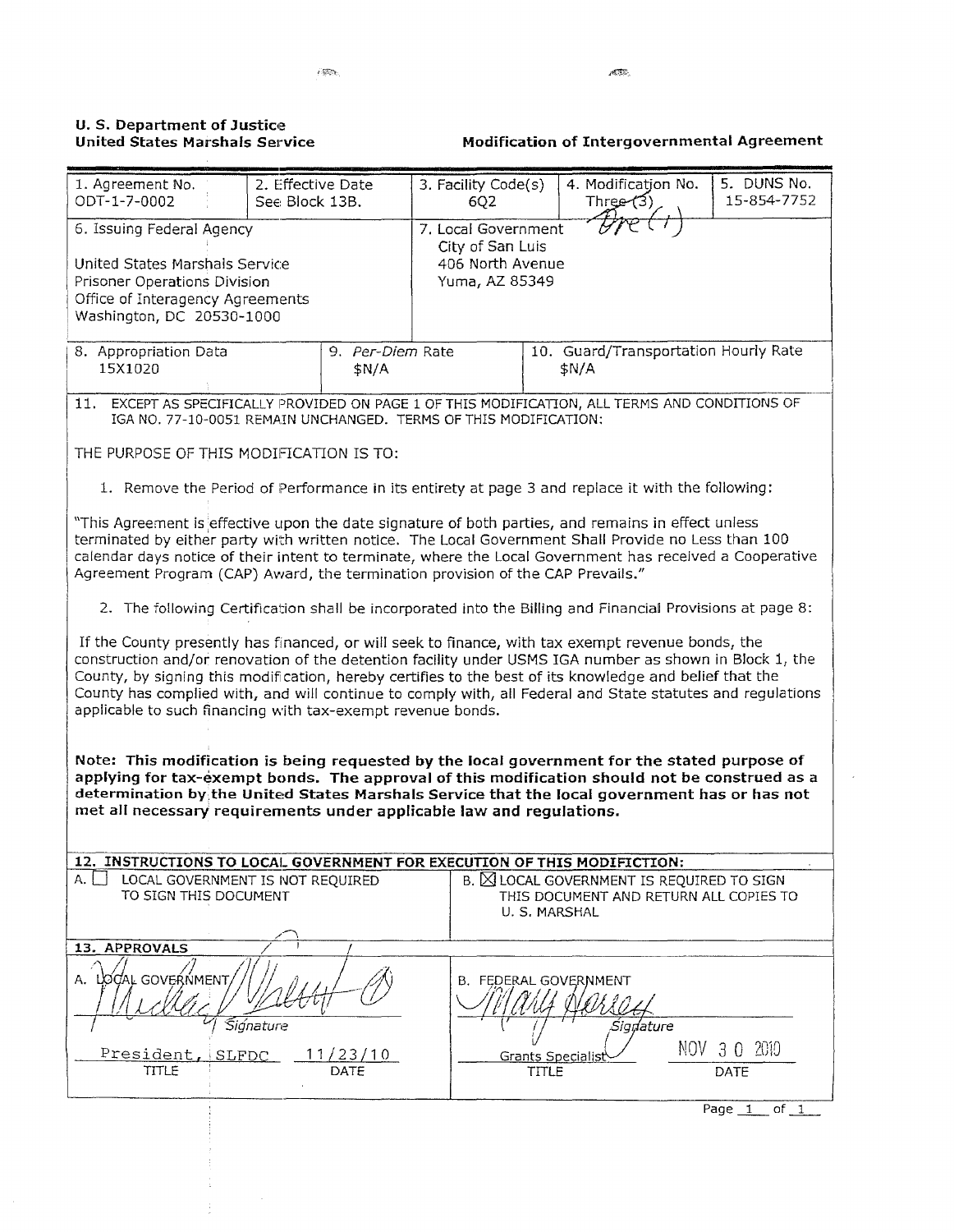### **U. S. Department of Justice United States Marshals Service**

politika.

**Modification of Intergovernmental Agreement** 

| 1. Agreement No.<br>ODT-1-7-0002                                                                                                                              | 2. Effective Date<br>See Block 13B. |                                                              | 3. Facility Code(s)<br>6Q2  |                                                                                                 | 4. Modification No.<br>Four $(4)$                                                    | 5. DUNS No.<br>15-854-7752 |  |  |
|---------------------------------------------------------------------------------------------------------------------------------------------------------------|-------------------------------------|--------------------------------------------------------------|-----------------------------|-------------------------------------------------------------------------------------------------|--------------------------------------------------------------------------------------|----------------------------|--|--|
| 6. Issuing Federal Agency                                                                                                                                     |                                     |                                                              | 7008<br>7. Local Government |                                                                                                 |                                                                                      |                            |  |  |
| United States Marshals Service<br>Prisoner Operations Division<br>Office of Contracts and Agreements<br>2604 Jefferson Davis Hwy<br>Alexandria, VA 22301      |                                     |                                                              |                             | City of San Luis<br>406 North Avenue D<br>San Luis, AZ 85349                                    |                                                                                      |                            |  |  |
| 8. Appropriation Data<br>9. Per-Diem Rate<br>15X1020<br>\$N/A                                                                                                 |                                     |                                                              |                             | 10. Guard/Transportation Hourly Rate<br>\$N/A                                                   |                                                                                      |                            |  |  |
| 11.<br>REFERRED TO IN BLOCK 1, REMAIN UNCHANGED. TERMS OF THIS MODIFICATION:                                                                                  |                                     |                                                              |                             |                                                                                                 | EXCEPT AS PROVIDED SPECIFICALLY HEREIN, ALL TERMS AND CONDITIONS OF THE IGA DOCUMENT |                            |  |  |
| THE PURPOSE OF THIS MODIFICATION IS TO CHANGE THE ADDRESS, IN THE "PAYMENT PROCEDURES"<br>SECTION, ON PAGE 9 OF 11, AND BLOCK 6 OF THE AGREEMENTS COVER PAGE. |                                     |                                                              |                             |                                                                                                 |                                                                                      |                            |  |  |
|                                                                                                                                                               |                                     | City of San Luis<br>406 North Avenue D<br>San Luis, AZ 85349 |                             |                                                                                                 |                                                                                      |                            |  |  |
| ADDITIONALLY, CHANGE THE ESTIMATED FEDERAL BEDS FROM 500 TO 550, AND TO ADD FEMALE<br>PRISONERS IN BLOCK 11 OF THE INTERGOVERNMENTAL AGREEMENT.               |                                     |                                                              |                             |                                                                                                 |                                                                                      |                            |  |  |
|                                                                                                                                                               |                                     |                                                              |                             |                                                                                                 | NO OTHER TERMS OR CONDITIONS, TO INCLUDE PRICE, ARE AFFECTED BY THIS CHANGE          |                            |  |  |
|                                                                                                                                                               |                                     |                                                              |                             |                                                                                                 |                                                                                      |                            |  |  |
|                                                                                                                                                               |                                     |                                                              |                             |                                                                                                 |                                                                                      |                            |  |  |
|                                                                                                                                                               |                                     |                                                              |                             |                                                                                                 |                                                                                      |                            |  |  |
|                                                                                                                                                               |                                     |                                                              |                             |                                                                                                 |                                                                                      |                            |  |  |
| 12. INSTRUCTIONS TO LOCAL GOVERNMENT FOR EXECUTION OF THIS MODIFICTION:                                                                                       |                                     |                                                              |                             |                                                                                                 |                                                                                      |                            |  |  |
| A. X LOCAL GOVERNMENT IS NOT REQUIRED<br>TO SIGN THIS DOCUMENT                                                                                                |                                     |                                                              | $B. \vert$                  | LOCAL GOVERNMENT IS REQUIRED TO SIGN<br>THIS DOCUMENT AND RETURN ALL COPIES TO<br>U. S. MARSHAL |                                                                                      |                            |  |  |
| 13. APPROVALS                                                                                                                                                 |                                     |                                                              |                             |                                                                                                 |                                                                                      |                            |  |  |
| A. LOCAL GOVERNMENT                                                                                                                                           |                                     |                                                              |                             |                                                                                                 | <b>B. FEDERAL GOVERNMENT</b>                                                         |                            |  |  |
| Signature                                                                                                                                                     |                                     |                                                              |                             | Signature<br>JAH 2 4 2011<br><b>Grants Specialist</b>                                           |                                                                                      |                            |  |  |
| <b>TITLE</b>                                                                                                                                                  |                                     | DATE                                                         |                             | <b>TITLE</b>                                                                                    |                                                                                      | DATE<br>Page $1$ of 1      |  |  |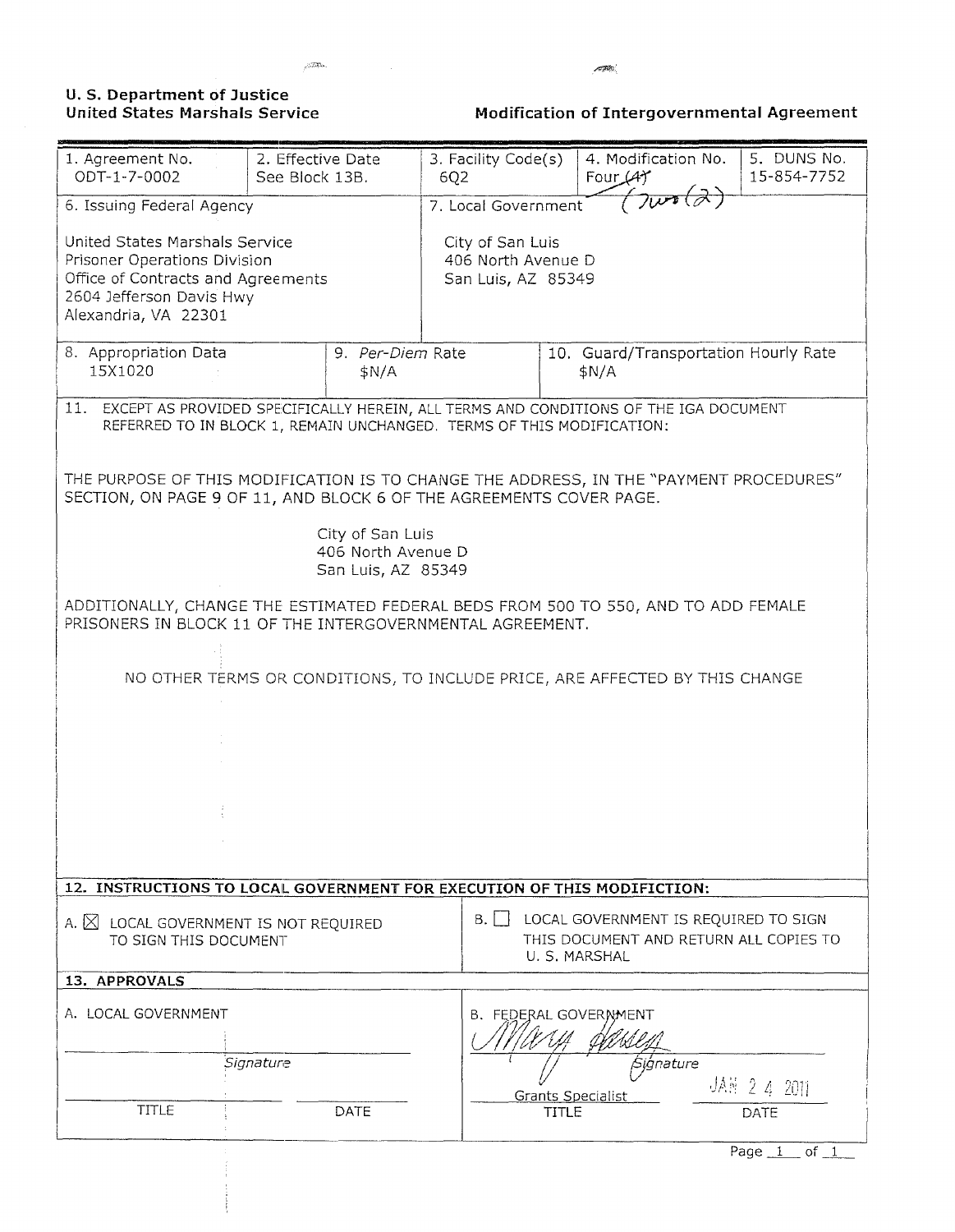#### **U.S. Department of Justice United States Marshals Service**

 $\Delta$ 

 $\frac{1}{2}$ 

 $\bar{z}$ 

Modification of Intergovernmental Agreement

| 1. Agreement No.<br>ODT-1-7-0002                                                                                                                         | 2. Effective Date<br>See Block 13B.                                        | 3. Facility Code(s)<br>6Q2                      |       | 4. Modification No.<br>$FIVE$ $57$                                                                  | 5. DUNS No.<br>15-854-7752 |  |
|----------------------------------------------------------------------------------------------------------------------------------------------------------|----------------------------------------------------------------------------|-------------------------------------------------|-------|-----------------------------------------------------------------------------------------------------|----------------------------|--|
| 6. Issuing Federal Agency                                                                                                                                | 7. Local Government $\frac{1}{2}$ / $\frac{1}{2}$ (3)                      |                                                 |       |                                                                                                     |                            |  |
| United States Marshals Service<br>Prisoner Operations Division<br>Office of Contracts and Agreements<br>2604 Jefferson Davis Hwy<br>Alexandria, VA 22301 | City of San Luis<br>406 North Avenue D<br>San Luis, AZ 85349               |                                                 |       |                                                                                                     |                            |  |
| 8. Appropriation Data<br>15X1020                                                                                                                         | 9. Per-Diem Rate                                                           | 10. Guard/Transportation Hourly Rate<br>\$17.50 |       |                                                                                                     |                            |  |
| 11. EXCEPT AS PROVIDED SPECIFICALLY HEREIN, ALL TERMS AND CONDITIONS OF THE IGA DOCUMENT                                                                 | REFERRED TO IN BLOCK 1, REMAIN UNCHANGED. TERMS OF THIS MODIFICATION:      |                                                 |       |                                                                                                     |                            |  |
| THE PURPOSE OF THIS MODIFICATION IS TO REPLACE OPTIONAL GUARD/TRANSPORTATION TO U.S.<br>COURTHOUSE ON PAGE 6 OF 11 AS ATTACHED:                          |                                                                            |                                                 |       |                                                                                                     |                            |  |
| ADDITIONALLY, NOTE THAT IN BLOCK 14 OF THE IGA GUARD/TRANSPORTATION HOURLY RATE IS FOR<br>MEDICAL ONLY.                                                  |                                                                            |                                                 |       |                                                                                                     |                            |  |
|                                                                                                                                                          |                                                                            |                                                 |       |                                                                                                     |                            |  |
|                                                                                                                                                          | NO OTHER TERMS OR CONDITIONS, TO INCLUDE PRICE ARE AFFECTED BY THIS CHANGE |                                                 |       |                                                                                                     |                            |  |
|                                                                                                                                                          |                                                                            |                                                 |       |                                                                                                     |                            |  |
|                                                                                                                                                          |                                                                            |                                                 |       |                                                                                                     |                            |  |
|                                                                                                                                                          |                                                                            |                                                 |       |                                                                                                     |                            |  |
|                                                                                                                                                          |                                                                            |                                                 |       |                                                                                                     |                            |  |
| 12. INSTRUCTIONS TO LOCAL GOVERNMENT FOR EXECUTION OF THIS MODIFICTION:                                                                                  |                                                                            |                                                 |       |                                                                                                     |                            |  |
| А.<br>LOCAL GOVERNMENT IS NOT REQUIRED<br>TO SIGN THIS DOCUMENT                                                                                          |                                                                            |                                                 |       | B. ELOCAL GOVERNMENT IS REQUIRED TO SIGN<br>THIS DOCUMENT AND RETURN ALL COPIES TO<br>U. S. MARSHAL |                            |  |
| 18. APPROVALS                                                                                                                                            |                                                                            |                                                 |       |                                                                                                     |                            |  |
| CCAL GOVERNMENT<br>А.                                                                                                                                    | Signature<br>O1                                                            | B. FEDERAL GOVERNMENT                           |       | Sigńature                                                                                           |                            |  |
|                                                                                                                                                          |                                                                            |                                                 | TITLE | Grants Specialist                                                                                   | $FEB - 42011$<br>DATE      |  |
|                                                                                                                                                          |                                                                            |                                                 |       |                                                                                                     | Page 1<br>of $2$           |  |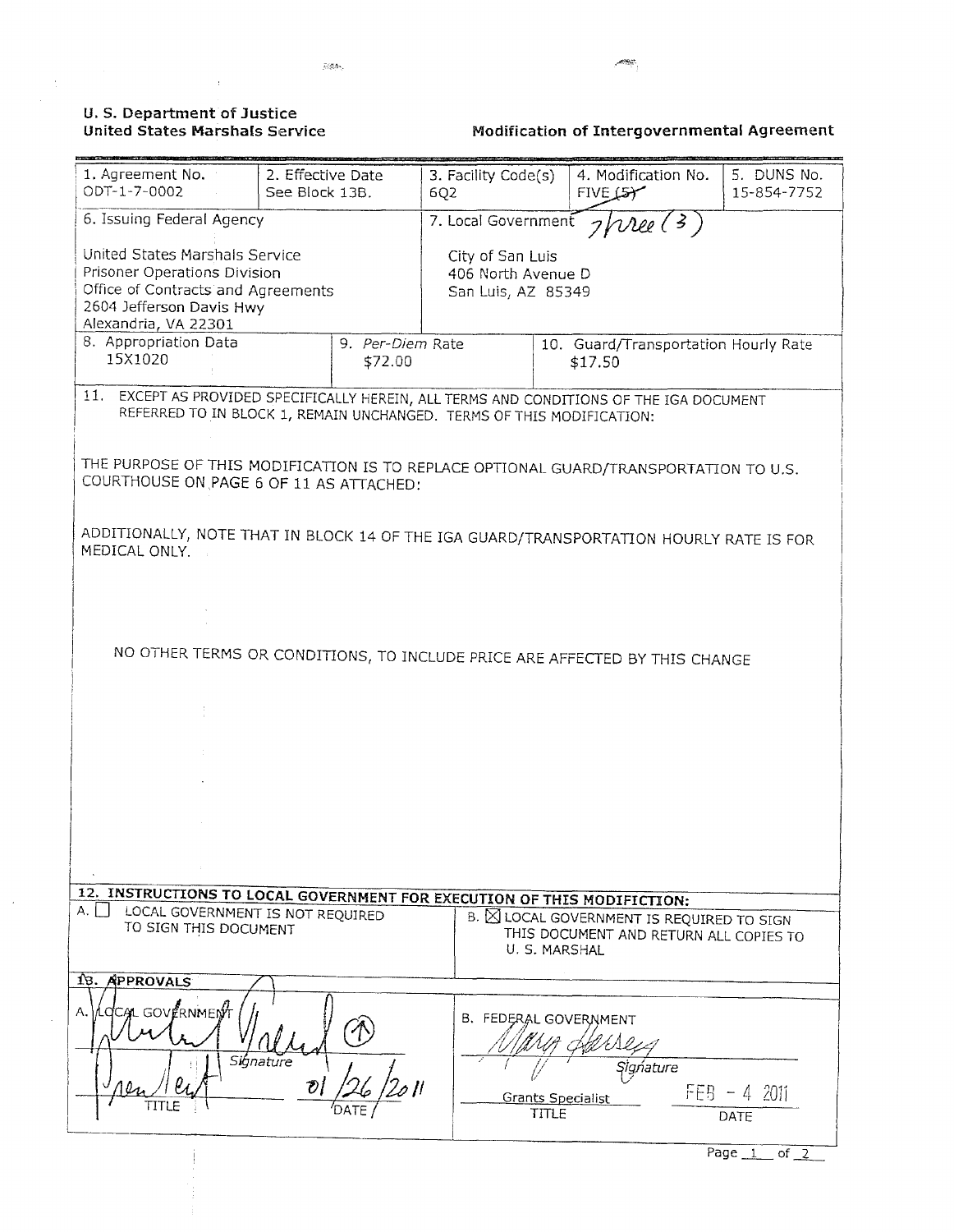# **U. S. Department of Justice**

## **Modification of Intergovernmental Agreement**

| <b>Agreement Number:</b>                                                                                                                                                                                                                                                                        | Page $2$ of $2$ |
|-------------------------------------------------------------------------------------------------------------------------------------------------------------------------------------------------------------------------------------------------------------------------------------------------|-----------------|
| Optional Guard/Transportation Services to U.S. Courthouse                                                                                                                                                                                                                                       |                 |
| If U.S. Courthouse in block 13 on page one (1) of this Agreement is checked, the Local Government<br>agrees, subject to the availability of its personnel, to provide transportation and escort guard services for<br>federal detainees housed at its facility to and from the U.S. Courthouse. |                 |
| These services should be performed by $\cdot$ is the strategy qualified law enforcement or correctional<br>officer personnel. If the Local Government is unable to meet this requirement, the Local Government may<br>seek a waiver of this requirement from the local U.S. Marshal.            |                 |
| The Local Government agrees to augment this security escort if requested by the USM to enhance specific<br>requirements for security, detainee monitoring, and contraband control.                                                                                                              |                 |
| Upon arrival at the courthouse, the Local Government's transportation and escort guards will turn federal<br>detainees over to a DUSM only upon presentation by the deputy of proper law enforcement credentials.                                                                               |                 |
| The Local Government will not transport federal detainees to any U.S. Courthouse without a specific<br>request from the USM who will provide the detainees name, the U.S. Courthouse, and the date the<br>detainee is to be transported.                                                        |                 |
| Each detainee will be restrained in handcuffs, waist chains, and leg irons during transportation.                                                                                                                                                                                               |                 |
| "PER AGREEMENT WITH THE CITY OF SAN LUIS - SAN LUIS REGIONAL DETENTION AND SUPPORT<br>CENTER, TRANSPORTATION COSTS TO SUPPORT THE USMS GUARD/TRANSPORTATION SERVICES TO<br>COURT CLAUSE ARE ENCOMPASSED BY THE PER DIEM RATE" IN THE MODIFICATION.                                              |                 |
|                                                                                                                                                                                                                                                                                                 |                 |
|                                                                                                                                                                                                                                                                                                 |                 |
|                                                                                                                                                                                                                                                                                                 |                 |
|                                                                                                                                                                                                                                                                                                 |                 |
|                                                                                                                                                                                                                                                                                                 |                 |
|                                                                                                                                                                                                                                                                                                 |                 |
|                                                                                                                                                                                                                                                                                                 |                 |
|                                                                                                                                                                                                                                                                                                 |                 |
|                                                                                                                                                                                                                                                                                                 |                 |
|                                                                                                                                                                                                                                                                                                 |                 |
|                                                                                                                                                                                                                                                                                                 |                 |
|                                                                                                                                                                                                                                                                                                 |                 |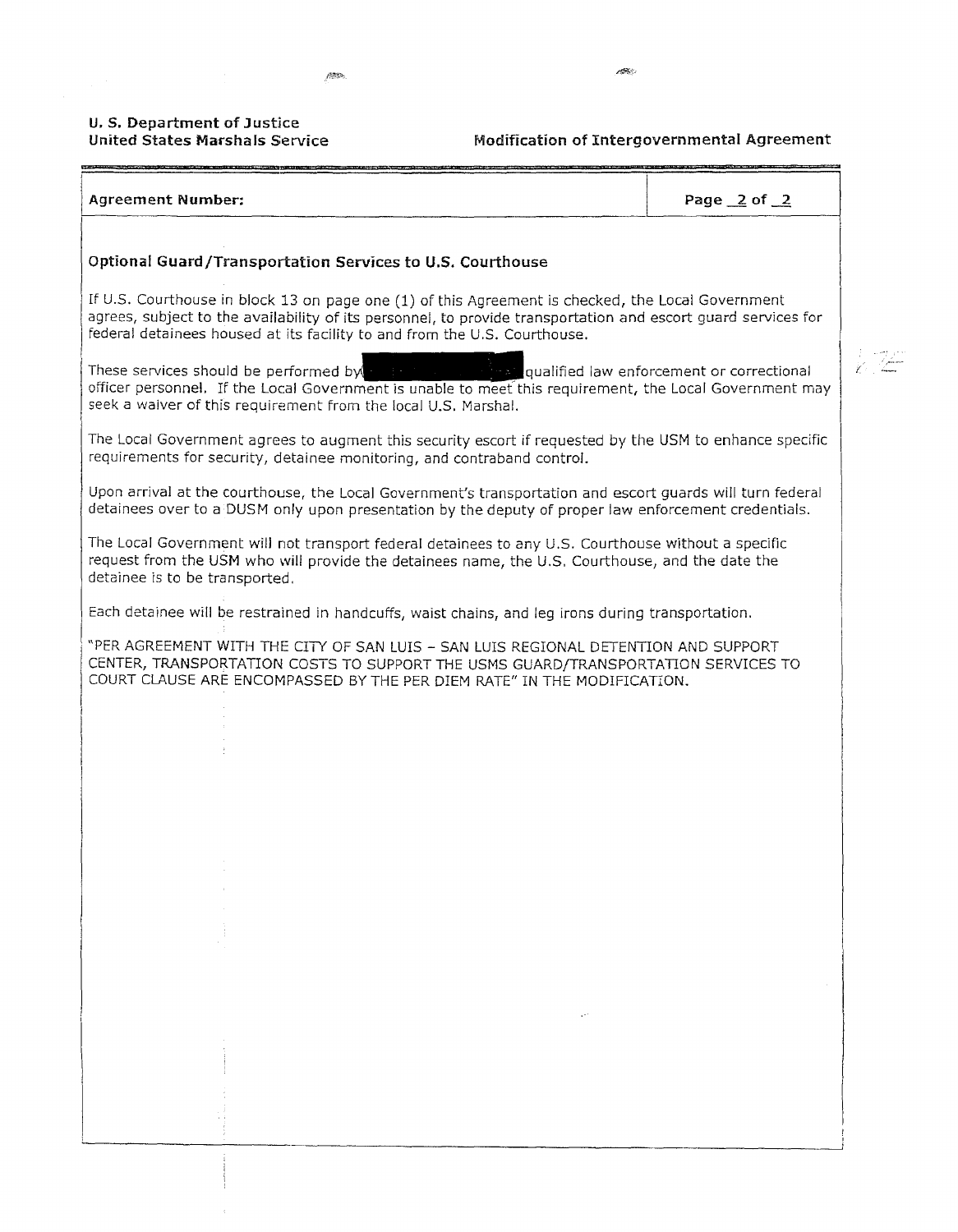### **U.S. Department of Justice** United States Marshals Service

ł

 $\sim 10^{-11}$ 

**MA** 

 $\mathcal{L}^{\text{max}}$ 

# Modification of Intergovernmental Agreement

| 1. MODIFICATION NO.<br>Four $(4)$ – see below                                                                                                                                   | 2. REQUEST FOR DETENTION SERVICES NO.<br>12-087                                     |  |                   | 3. EFFECTIVE DATE OF MODIFICATION<br>See Block 12B       |  |  |  |
|---------------------------------------------------------------------------------------------------------------------------------------------------------------------------------|-------------------------------------------------------------------------------------|--|-------------------|----------------------------------------------------------|--|--|--|
| 4. ISSUING OFFICE<br>U.S. MARSHALS SERVICE<br>PRISONER OPERATIONS<br>DETENTION OPERATIONS<br>2604 JEFFERSON DAVIS HIGHWAY<br>ALEXANDRIA, VA 22301-1025                          | 5. LOCAL GOVERNMENT<br>City of San Luis<br>406 North Avenue D<br>San Luis, AZ 85349 |  |                   | 6. IGA NO.<br>ODT-1-7-0002<br>7. FACILITY CODE(S)<br>6Q2 |  |  |  |
| 8. ACCOUNTING CITATION<br>15X1020                                                                                                                                               |                                                                                     |  |                   | 9. ESTIMATED ANNUAL PAYMENT<br>N/A                       |  |  |  |
| 10. EXCEPT AS PROVIDED SPECIFICALLY HEREIN, ALL TERMS AND CONDITIONS OF THE IGA DOCUMENT                                                                                        | REFERRED TO IN BLOCK 6, REMAIN UNCHANGED. TERMS OF THIS MODIFICATION:               |  |                   |                                                          |  |  |  |
| The purpose of this modification is to:                                                                                                                                         |                                                                                     |  |                   |                                                          |  |  |  |
| 1)                                                                                                                                                                              | Increase the Estimated Number of Federal Beds from 550 to 916.                      |  |                   |                                                          |  |  |  |
| Add the Bureau of Prisons (BOP) and Immigration and Customs Enforcement (ICE) to the IGA<br>2)<br>(see Page 2).                                                                 |                                                                                     |  |                   |                                                          |  |  |  |
| 3)                                                                                                                                                                              | Correct the modification numbers for this IGA (see Page 2).                         |  |                   |                                                          |  |  |  |
|                                                                                                                                                                                 |                                                                                     |  |                   |                                                          |  |  |  |
| 11. INSTRUCTIONS TO LOCAL GOVERNMENT FOR EXECUTION OF THIS MODIFICATION:                                                                                                        |                                                                                     |  |                   |                                                          |  |  |  |
| LOCAL GOVERNMENT IS NOT REQUIRED<br>В.<br>LOCAL GOVERNMENT IS REQUIRED<br>A. $\boxtimes$<br>TO SIGN THIS DOCUMENT<br>TO SIGN THIS DOCUMENT AND RETURN<br>COPIES TO U.S. MARSHAL |                                                                                     |  |                   |                                                          |  |  |  |
| 12. APPROVAL                                                                                                                                                                    |                                                                                     |  |                   |                                                          |  |  |  |
| A. LOCAL GOVERNMENT<br><b>B. FEDERAL GOVERNMENT</b>                                                                                                                             |                                                                                     |  |                   |                                                          |  |  |  |
|                                                                                                                                                                                 |                                                                                     |  |                   |                                                          |  |  |  |
| Jackie Gomez                                                                                                                                                                    |                                                                                     |  |                   |                                                          |  |  |  |
| Signature                                                                                                                                                                       |                                                                                     |  | Grants Specialist | <b>FES</b><br>Signature<br>16<br>2012                    |  |  |  |
| TITLE                                                                                                                                                                           | DATE                                                                                |  | TITLE             | <b>DATE</b>                                              |  |  |  |
|                                                                                                                                                                                 |                                                                                     |  |                   | Page $1$ of $2$                                          |  |  |  |

 $\sim 10^7$